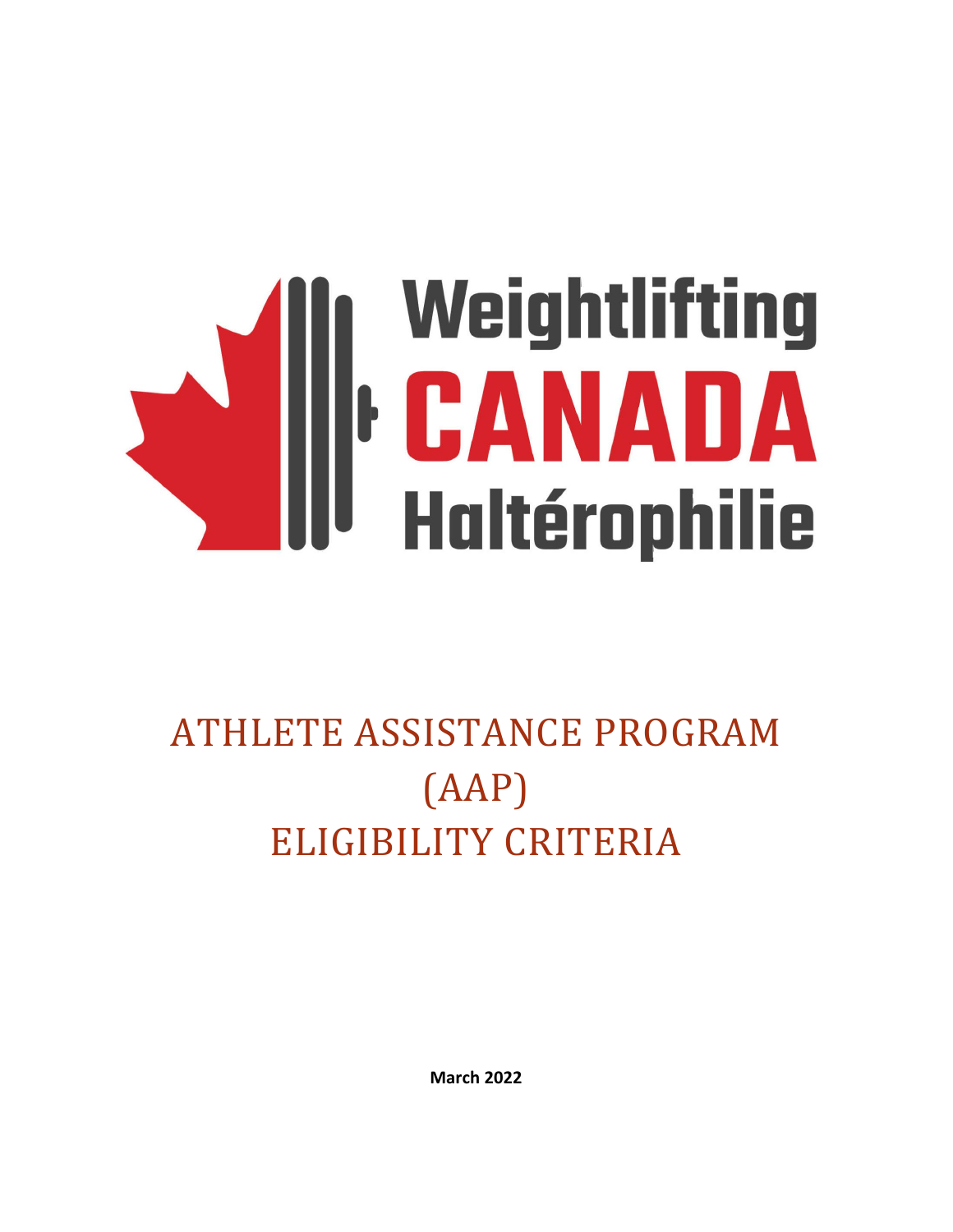# TABLE OF CONTENTS

| 1. |  |
|----|--|
|    |  |
|    |  |
|    |  |
|    |  |
| 2. |  |
|    |  |
|    |  |
|    |  |
|    |  |
|    |  |
|    |  |
|    |  |
|    |  |
|    |  |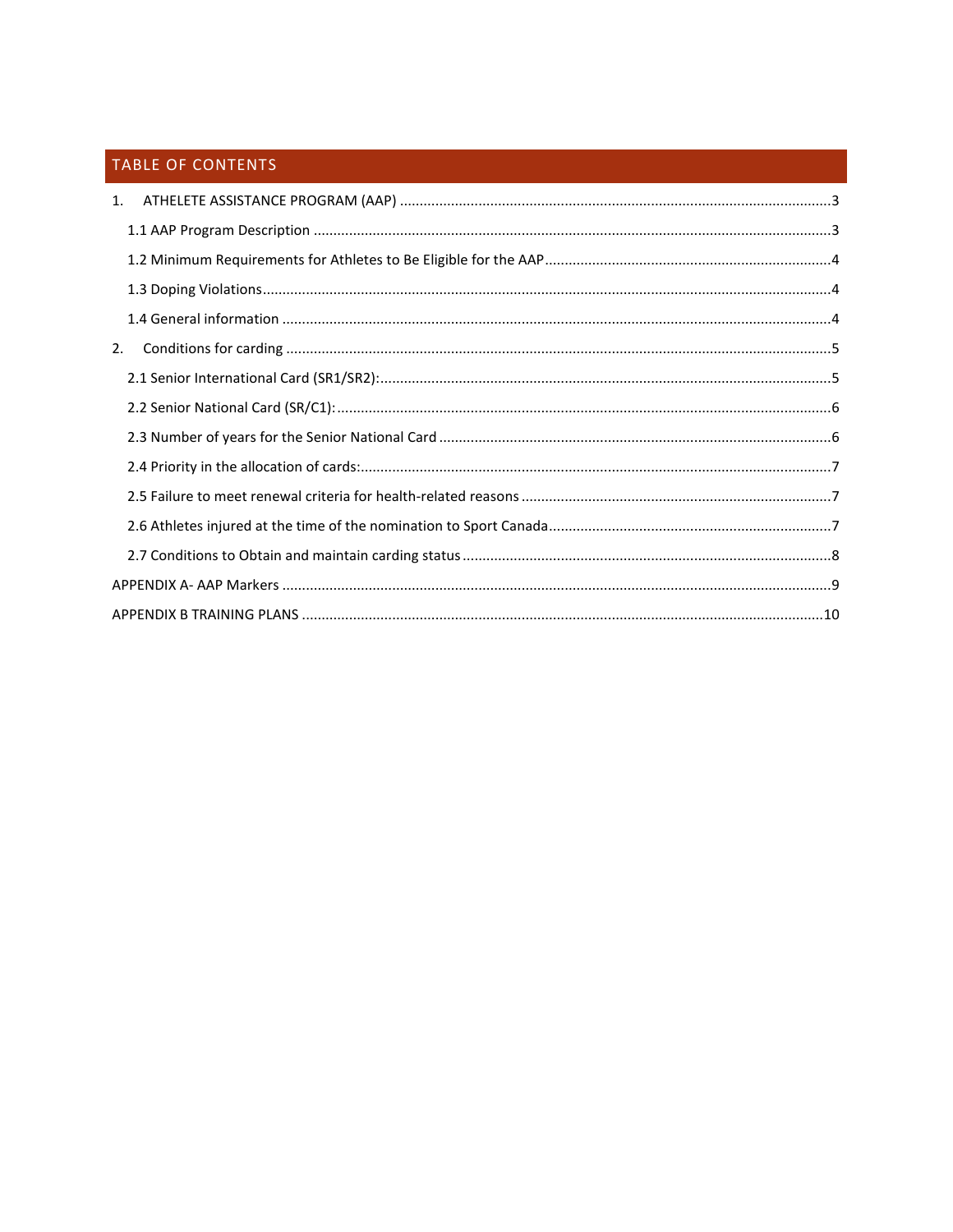# <span id="page-2-0"></span>1. ATHELETE ASSISTANCE PROGRAM (AAP)

The purpose of this document is to outline the mechanism that allows Canadian weightlifters to qualify for the Sport Canada Athlete Assistance Program (AAP). Weightlifting Canada Haltérophilie (WCH) provides the technical assistance to Sport Canada for the carding approval process by providing nominations that are in accordance with the approved carding criteria. Sport Canada approves or rejects the candidature submitted. Funding for National Team Programs in Canada is largely focused on generating podium performances at international events, **with the Olympic Games being a primary focus**. Our Markers are calculated based on the most recent world championship results (**December 2021**), to align with that philosophy. For more information on the AAP program, please consult the Sport Canada website[: https://www.canada.ca/en/canadian-heritage/services/funding/athleteassistance.html](https://www.canada.ca/en/canadian-heritage/services/funding/athleteassistance.html)

#### <span id="page-2-1"></span>1.1 AAP PROGRAM DESCRIPTION

The AAP is a federal government grant program that provides direct financial assistance to Canadian highperformance athletes and is one of three Sport Canada programs designed to assist in the development of highperformance sport. In particular, the AAP complements Sport Canada's Sport Support Program, which provides support to National Sport Organizations (NSOs) and Canadian Sport Centres for activities such as National Team training and competition, coach salaries and the provision of sport science and sport medicine services.

The AAP contributes toward improved Canadian performances at major international sporting events such as the Olympic/Paralympic Games and World Championships. The AAP recognizes the commitment that athletes make to the National Team training and competitive programs provided by their NSO and seeks to relieve some of the financial pressures associated with preparing for and participating in international sport. The AAP financial assistance provides support to athletes in the form of a living and training allowance, plus tuition and supplementary AAP support. The living and training allowance is intended to offset some, but not all, of the living and training expenses athletes incur as a result of their involvement in high-performance sport, while tuition support is intended to help athletes obtain a post-secondary level education. The AAP is the only Sport Canada program that provides direct financial support to athletes.

Eligible Athletes who are approved for funding and are financially supported through the AAP are referred to as carded athletes. AAP support is also known as carding.

The AAP has three kinds of cards:

- Senior International Cards (SR1 ( $1<sup>st</sup>$  year) and SR2 Cards ( $2<sup>nd</sup>$  year))
	- o Athletes who meet the International Criteria are eligible to be nominated by their NSO for two consecutive years; the first-year card is referred to as SR1; the second, SR2. Eligibility for an SR2 card is contingent on the athlete maintaining a training and competitive program approved by the NSO, on being re-nominated by the NSO, on signing an Athlete/NSO Agreement and completing an AAP Application Form for that year.
- Senior National Cards (SR and C1 Cards)
	- o National Criteria identify athletes who have the potential to achieve International Criteria. Senior cards based on National Criteria are normally awarded for one year and are referred to as SR Cards. Cards for athletes who meet the National Criteria for the first time are referred to as C1 Cards.
	- $\circ$  An athlete is normally expected to improve each year to maintain a Senior Card based on the national criteria.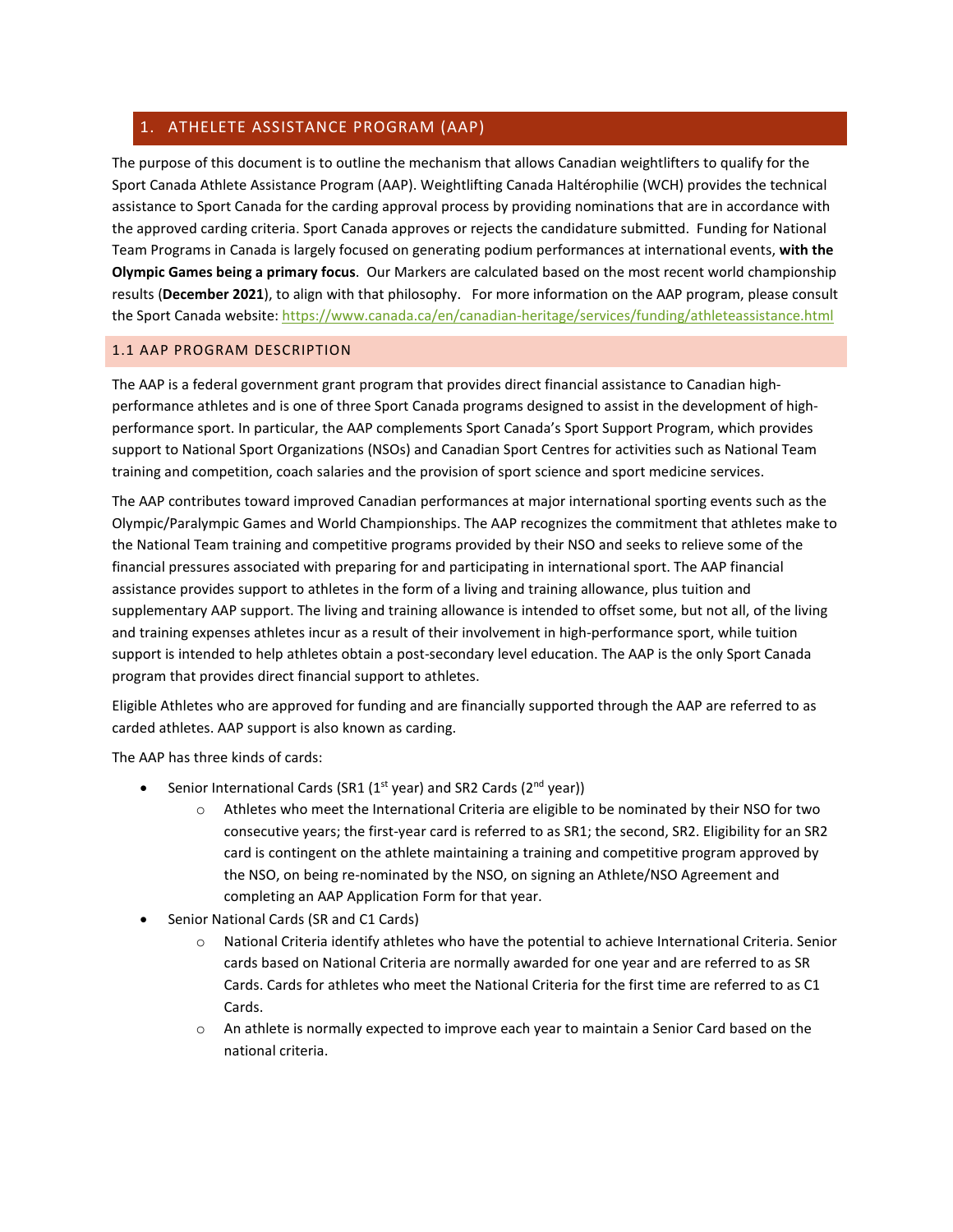- $\circ$  C1 carded athletes are funded at the development card level in the first year they meet the National Criteria for a Senior Card, even if they have been previously carded at the development (D) level
- Development Cards (D Cards)
	- o Due to the low number of cards available, WCH does not nominate individuals for Developmental Cards.

#### <span id="page-3-0"></span>1.2 MINIMUM REQUIREMENTS FOR ATHLETES TO BE ELIGIBLE FOR THE AAP

- Athletes must have availability and commitment to represent Canada in major international competitions, including World Championships, Olympic Games (OG) and Paralympic Games; participation in preparatory and annual training programs; and adherence to their Athletes/WCH agreement.
- The athlete must be a Canadian citizen or PERMANENT RESIDENT OF CANADA on the date of the beginning of the carding cycle, and the athlete shall have been a legal resident in Canada (student status, refugee status, work visa or permanent resident) for a minimum period of one year before being considered for AAP support.
- The athlete, under the eligibility requirements of the International Weightlifting Federation (IWF) as it pertains to citizenship, must currently be eligible to represent Canada at major international events, including World Championships.
- Athletes and their coaches must be members in good standing with a Provincial Weightlifting Association that is a member in good standing with WCH.

## <span id="page-3-1"></span>1.3 DOPING VIOLATIONS

Athletes must respect and comply with the Canadian Policy against Doping in Sport, as well as the Canadian Anti-Doping Program of the Canadian Center for Ethics in Sport (CCES), as a condition of funding under AAP. Athletes under a provisional suspension for violations of the WADA Code and/or the Canadian Anti-Doping Program may not be eligible for carding or may have their carding status revoked.

For more information on sanctions related to anti-doping, refer to section 12 of the Sport Canada's AAP Policies and Procedures:

#### <https://www.canada.ca/en/Canadian-heritage/services/funding/athleteassistance/policies-procedures.htm1#a13>

#### <span id="page-3-2"></span>1.4 GENERAL INFORMATION

- On an annual basis, Sport Canada reviews the carding quotas for all sports. This may impact the number of cards allocated to weightlifting for any given year. We are committed to allocating all funding provided through the AAP program.
- The qualification period will extend over one calendar year every year (from January 1 to December 31) and the carding will be allocated for twelve (12) months, from January 1 to December 31.
- The attribution of cards will be done regardless of athlete gender (combined ranking men & women). However, a minimum of one athlete from each gender will be nominated for carding support, provided there is at least one athlete from each gender that meets the carding criteria.
- There will be a maximum of two (2) athletes nominated for senior cards (SR1, SR2, SR & C1), in each weight class.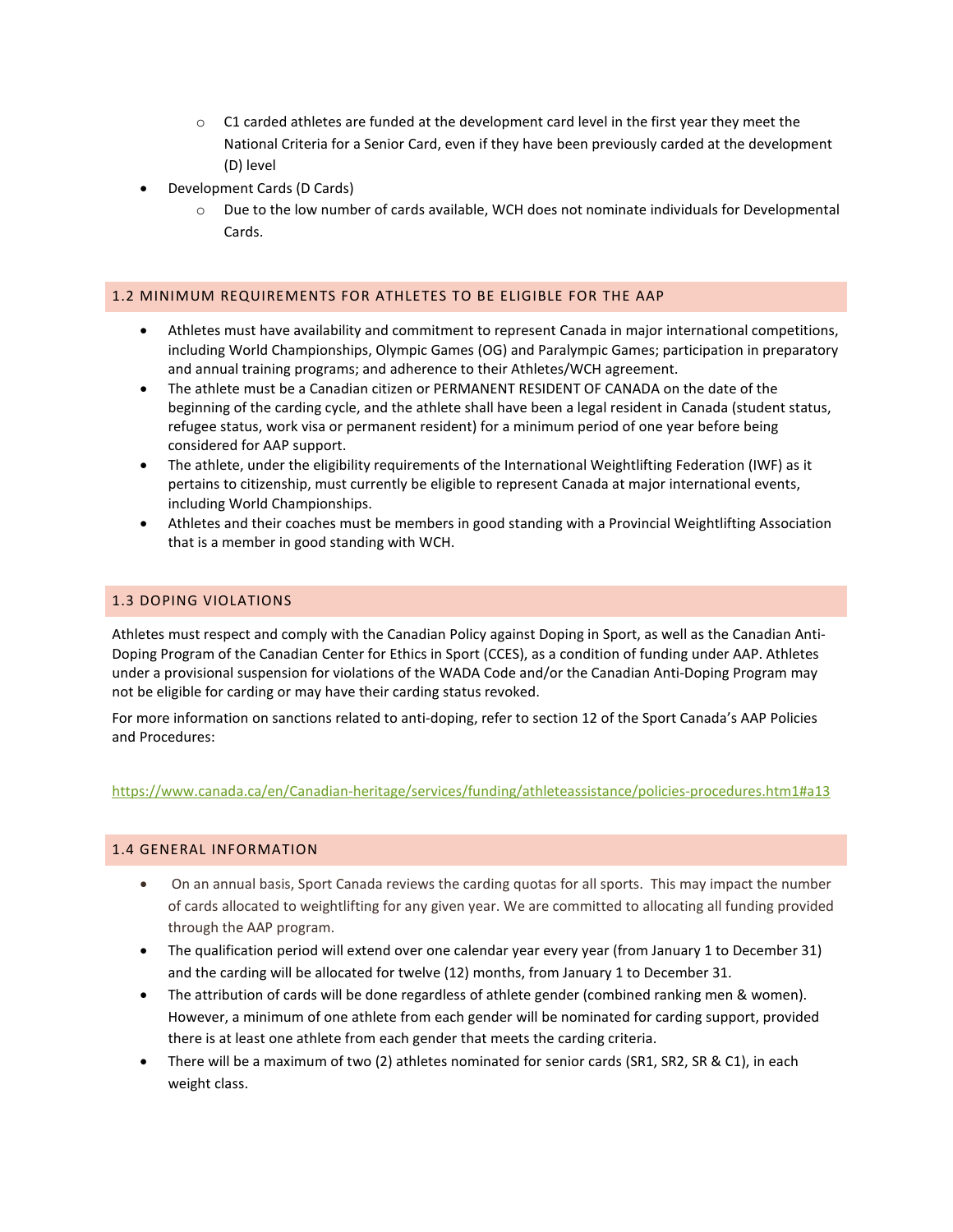- An athlete must compete in an AAP qualifying competition in each bodyweight category for which they wish to be considered for the AAP.
- To be nominated, the athlete must meet the senior international criteria or the senior national criteria as described in the following sections.
- Appeals of an NSO's AAP nomination/re-nomination decision or of a NSO's recommendation to withdraw carding may be pursued only through the NSO's review process, which includes an application to the Sport Dispute Resolution Center of Canada (SCRCC). Appeals of AAP Decision made under Section 6. (Applications for and Approval of Cards) or Section 11 (Withdrawal of Carding Status) may be pursued through the AAP Policies, Procedures document found [HERE](https://www.canada.ca/en/canadian-heritage/services/funding/athlete-assistance/policies-procedures.html)

# <span id="page-4-0"></span>2. CONDITIONS FOR CARDING

The top ranked athletes from the list of eligible competitions will be considered for carding.

WCH will use the following procedure to identify the athletes eligible for consideration:

- For ranking and selection purposes, athlete rankings will be based on the highest total achieved from the list of qualifying events (Section 2.7), expressed as a percentage of the 2022 AAP Senior Markers (see appendix A), calculated to three decimal places.
- Rankings will be published in descending order from highest to lowest regardless of gender.

To be considered for nomination, athletes must achieve a minimum of 85% of the 2022 AAP Senior Marker.

If an athlete qualifies for carding in two bodyweight categories, WCH will use the latest performance which qualifies the athlete for carding to establish the category of the athlete. For example, if an athlete competed in one weight class in period one (January to June), and a different weight class in period two (July to December), the most recent performance will be used toward the calculation of ranking for AAP carding. Even if the higher total/ranking was achieved in the first period (January to June), the most recent performance (if done in a different weight class), will be used for ranking.

**NOTE: In Olympic Games years only (ie. Paris 2024, LA 2028 etc), athletes competing in designated Olympic Weight Classes will be considered a priority for all AAP carding. For example, if an athlete in a Non-Olympic Weight Class has a higher-ranking marker (ie 92%), than an athlete in a designated Olympic Weight Class (ie. 90%), the athlete who is in the Olympic Weight Class will be given priority for carding in that Olympic year.** 

**If there are AAP Cards left over following the prioritizing of all Men's and Women's Olympic Weight Classes, Non-Olympic Weight Classes will then be given secondary priority for carding.**

In case of a tie in the same category, WCH will determine the athletes' ranking based on their respective secondbest results across all qualifying competitions in 2022.

# <span id="page-4-1"></span>2.1 SENIOR INTERNATIONAL CARD (SR1/SR2):

ATHLETES MUST ATTAIN THE FOLLOWING SPORT CANADA INTERNATIONAL CRITERIA TO BE ELIGIBLE FOR THE SENIOR INTERNATIONAL CARD (SR1/SR2):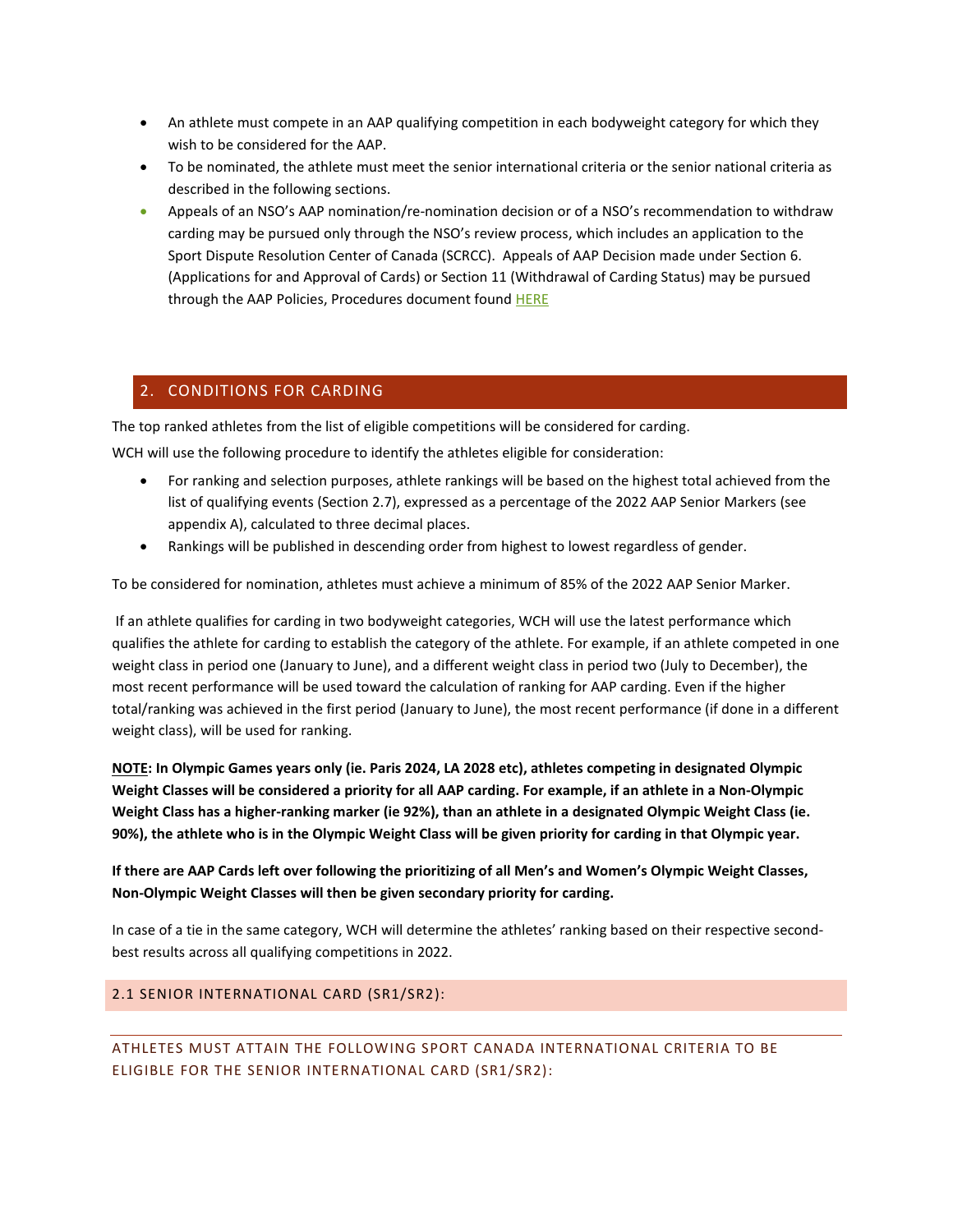- Athletes must place in the top 8 *and* top half (1/2) in their category at the 2022 Senior World Championships. Further, the athlete must place in the top 8 and top half (1/2) in a designated Olympic Games Weight Class in any given year to be eligible for a SR1 / SR2 Card.
- Athletes who meet international criteria may be recommended by WCH for two consecutive years. For the second-year, athletes must continue to meet the conditions described above. Athletes should be continuously trying to improve their results with podium finishes at major events being a primary measure of success.
- Qualified athletes must also:
	- Be recommended by WCH
	- Ensure that a competition and training program approved by Sport Canada and WCH is followed
	- Sign the Athlete/ WCH agreement and complete an AAP form for the year concerned.

# <span id="page-5-0"></span>2.2 SENIOR NATIONAL CARD (SR/C1):

# ATHLETES MUST ATTAIN THE FOLLOWING APROVED CRITERIA TO BE ELIGIBLE FOR THE SENIOR NATIONAL CARD (SR/C1):

To be considered for nomination, athletes must achieve a minimum of 85% of the 2022 AAP Senior Marker at least once during the carding cycle. The athlete must compete at least once in each of the qualifying periods at one of the named competitions in Section 2.7.

Qualified athletes must also:

- Be recommended by WCH
- Ensure that a competition and training program approved by Sport Canada and WCH is followed
- Sign the Athlete/ WCH agreement and complete an AAP form for the year concerned.

*Athletes who are nominated and approved under the Senior National Card program for the first time will receive a C1 card, unless that athlete has competed at the most recent Senior World Championships, in which case they would be nominated for an SR card.*

# <span id="page-5-1"></span>2.3 NUMBER OF YEARS FOR THE SENIOR NATIONAL CARD

Athletes who have reached the IWF senior age may hold a senior national card (SR/C1) for a maximum of 6 years. Athletes are expected to consistently demonstrate an improvement toward the required performances to obtain a senior international card each year.

To be eligible for a 7<sup>th</sup> year or more at this level, the athlete must meet the national Senior criteria and must place in the first half (top half) of her or his category at the Senior World Championships. The athlete must demonstrate an improvement toward the required performances to obtain a senior international card and be recommended by WCH.

To determine if the athlete has finished in the top half, the results of all athletes in her or his category will be calculated. For example, if 21 athletes have achieved a total in the category, the athlete must place 10<sup>th</sup> or better in that category.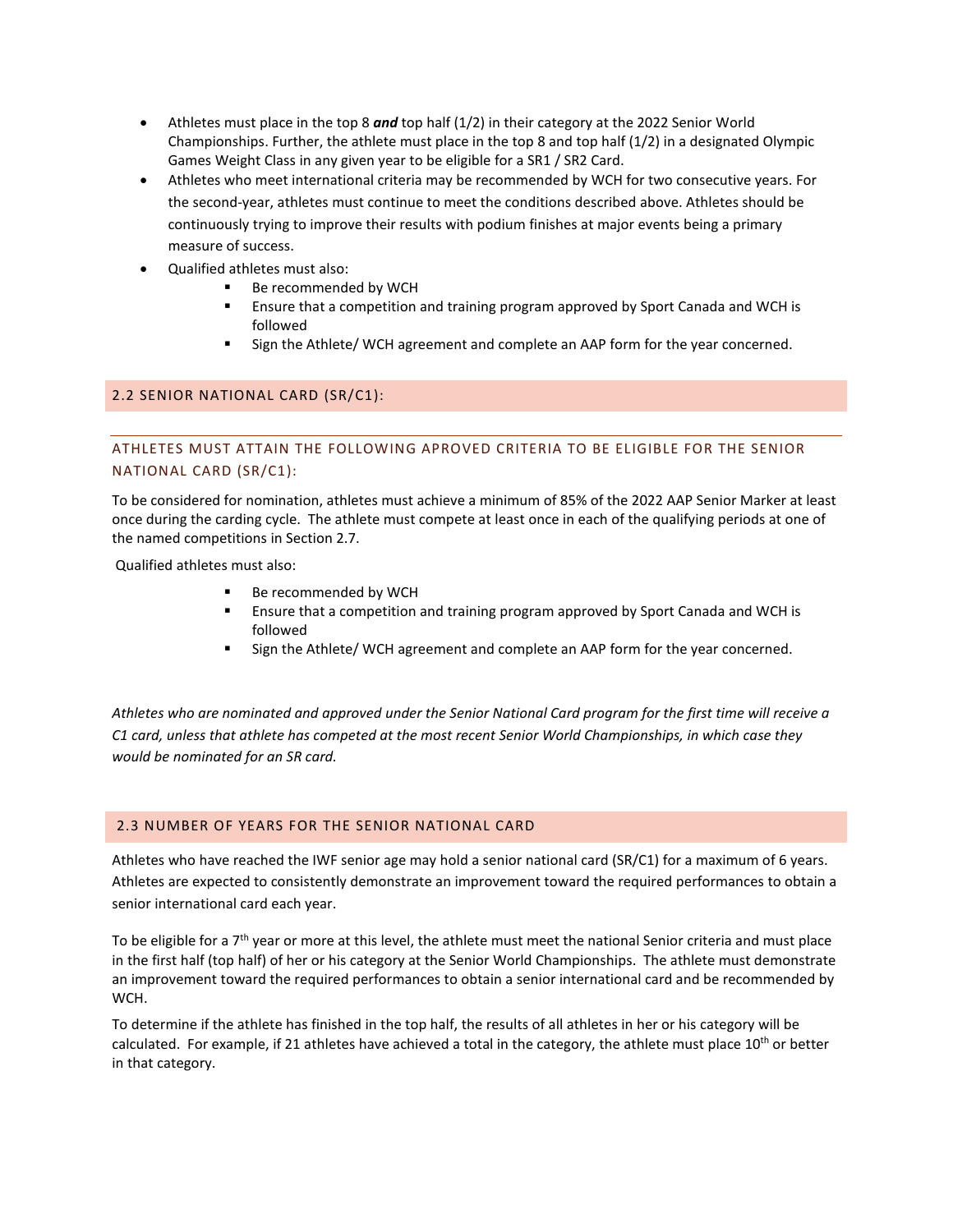If an athlete does not participate or does not achieve the required rank at the Senior World Championships, the athlete must attain or exceed the minimum of 90% of the applicable AAP Senior Markers in all qualifying competitions.

The number of years carded at senior national level (SR/C1) when the athlete is of IWF junior age will not count in the 6-year maximum period referred to in 2.3.1.

#### <span id="page-6-0"></span>2.4 PRIORITY IN THE ALLOCATION OF CARDS:

Athletes will be nominated in the following priority for AAP Carding:

- 1. SR1 athletes in order of highest % of the Senior Marker.
- 2. SR2 athletes in order of highest % of the Senior Marker.
- 3. SR2 athletes who meet the "failure to meet renewal criteria for health-related reasons" in Section 2.5.
- 4. SR/C1 athletes in order of highest % of Senior Marker (regardless of Weight Class). Please note, this applies in non-Olympic years only. Please refer to Section 2 regarding priority ranking for AAP Carding leading into Olympic years.

AAP Cards will be allocated up to the maximum allowable budget provided by Sport Canada.

# <span id="page-6-1"></span>2.5 FAILURE TO MEET RENEWAL CRITERIA FOR HEALTH-RELATED REASONS

An SR1 carded athlete who at the end of the carding cycle has not achieved the standard required for the renewal of carding at SR2 status because of strictly and solely health-related reasons may be considered for re-nomination for the upcoming year provided the following conditions are met:

- the athlete has fulfilled all reasonable training and rehabilitation requirements aimed at a speedy return to full high-performance training and competition during the period of his or her injury, illness or pregnancy or is continuing a rehabilitation program approved by WCH;
- In the view of WCH, the athlete's failure to attain the applicable carding standards is strictly related to the injury, illness or pregnancy;
- WCH, based on its technical judgement and that of a WCH team physician or equivalent, indicates in writing to Sport Canada the expectation that the athlete will achieve at least the minimum standards required for carding during the upcoming carding period;
- The athlete has demonstrated and continues to demonstrate his or her long-term commitment to highperformance training and competition goals, as well as his or her intention to pursue full highperformance training and competition throughout the carding period for which he or she wishes to be renewed despite not having met the carding criteria.

# <span id="page-6-2"></span>2.6 ATHLETES INJURED AT THE TIME OF THE NOMINATION TO SPORT CANADA

Athletes who are injured and unable to compete must notify the VP Technical and the High-Performance Manager within a reasonable period of time. If the VP Technical and High-Performance Manager has not been made aware of the injury, the nomination to Sport Canada may be withdrawn.

An eligible athlete who is injured at the time of the nomination to Sport Canada's AAP, and who has not competed in a sanctioned event within the last three months of the carding cycle, will be put on hold with respect to carding. In this situation, the athlete will have until March  $1<sup>st</sup>$  of the following year to participate in a sanctioned event (subject to doping control) and achieve 85% of the 2022 Senior Markers or better than his/her best performance established within the qualification period, following which the card may be released to the athlete.

If this condition has not been met, the athlete will no longer be eligible for nomination to the AAP. It is the responsibility of the athlete to meet the conditions even if there is no reminder by WCH.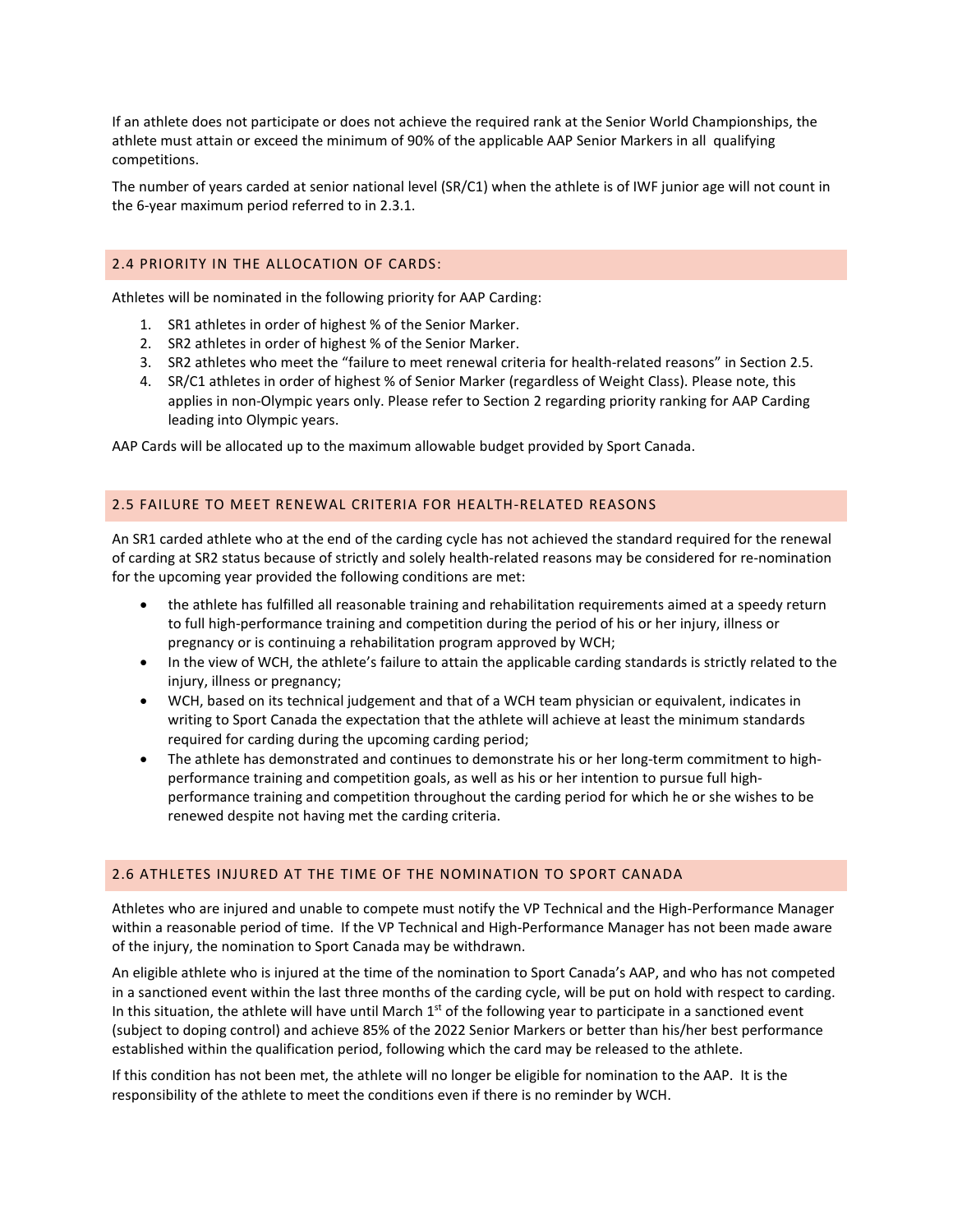# <span id="page-7-0"></span>2.7 CONDITIONS TO OBTAIN AND MAINTAIN CARDING STATUS

The athlete will have to participate at the Canadian Senior Championships of the carding period.\*

Athletes must compete in at least two (2) international competitions where one is between January and June, and the other is between July and December. The qualifying competitions will include the following:

#### **PERIOD ONE (January 1 to June 30, 2022)**

- 2022 Canadian Invitational
- 2022 Senior and Junior Canadian Championships
- 2022 Junior World Championships

#### **PERIOD TWO (July 1 to December 31, 2022)**

- 2022 Commonwealth Games
- 2022 Pan American Championships (Junior and Senior)
- 2022 Senior World Championships
- 2022 North American Open (Calgary, Alberta)
- 2022 Junior and Senior Provincial Championships

Each athlete is responsible to ensure that they are eligible to participate in, and that they qualify for, these qualifying competitions. Athletes must also submit training plans per the criteria outlined in Appendix B

If these conditions are not met, WCH may recommend to Sport Canada the withdrawal of the athlete's card status.

\* If a designated competition takes place within 30 days of the Canadian Senior Championships, the athlete will have the option of competing in either the Canadian Senior Championships or their designated competition.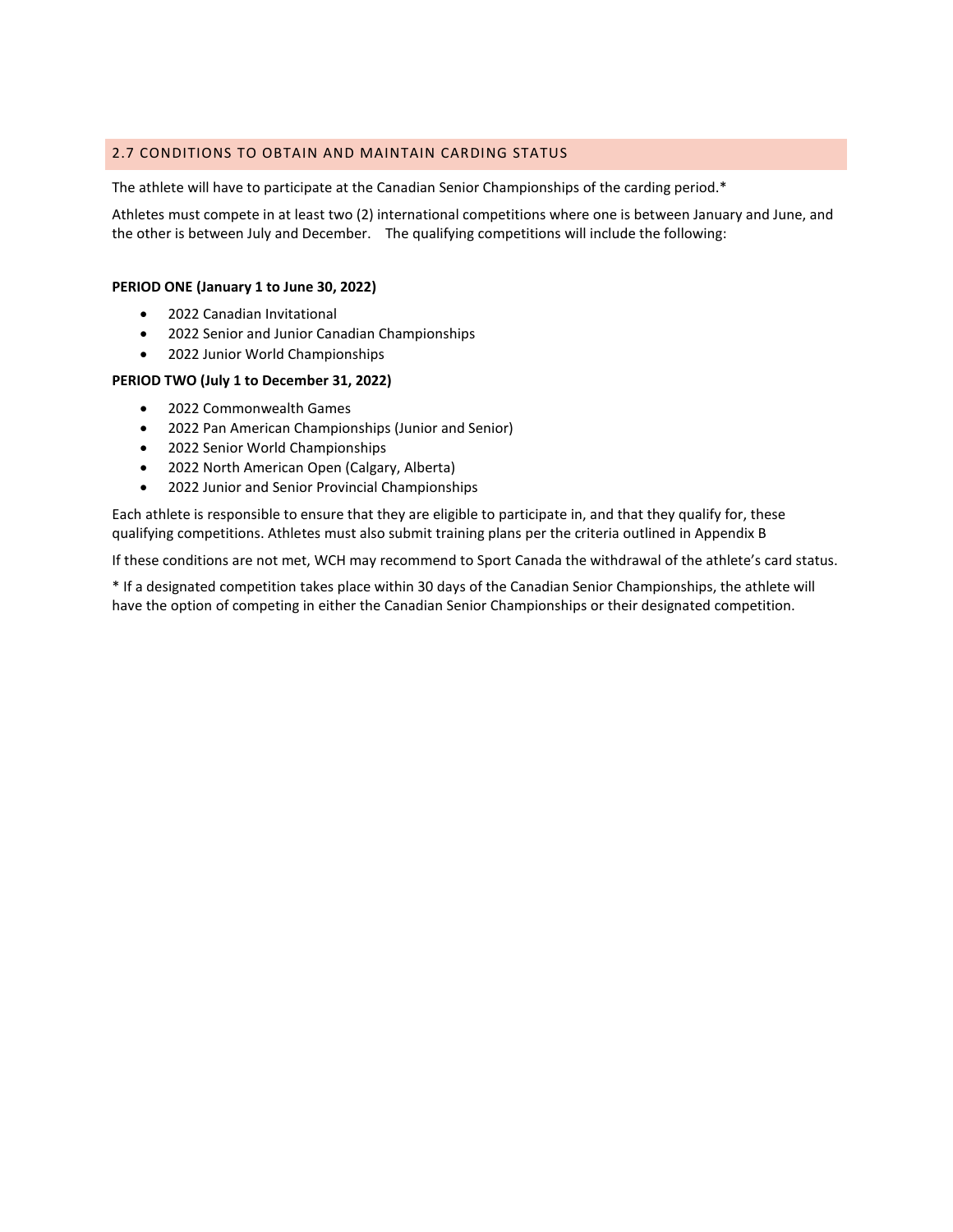# <span id="page-8-0"></span>APPENDIX A- AAP MARKERS

Markers have been calculated using the results from the 2021 Senior World Championships. Where the average total at a higher body weight is less than the immediately preceding body weight an adjustment has been made. Those totals have been marked with an \*

| Senior<br>Men  | 55kg    | 61kg    | 67kg    | 73kg    | 81kg    | 89kg    | 96kg    | 102kg    | 109kg    | 109+kg  |
|----------------|---------|---------|---------|---------|---------|---------|---------|----------|----------|---------|
| 100%<br>Marker | 245.083 | 270.917 | 306.667 | 320.917 | 353.167 | 361.333 | 380.500 | 382.000* | 383.000* | 428.583 |

| Senior<br>Women | 45kg    | 49kg    | 55kg    | 59kg    | 64kg    | 71kg    | 76kg     | 81kg     | 87kg    | $87 + kg$ |
|-----------------|---------|---------|---------|---------|---------|---------|----------|----------|---------|-----------|
| 100%<br>Marker  | 156.444 | 160.833 | 193.500 | 208.917 | 211.333 | 227.000 | 228.000* | 229.000* | 230.167 | 247.500   |